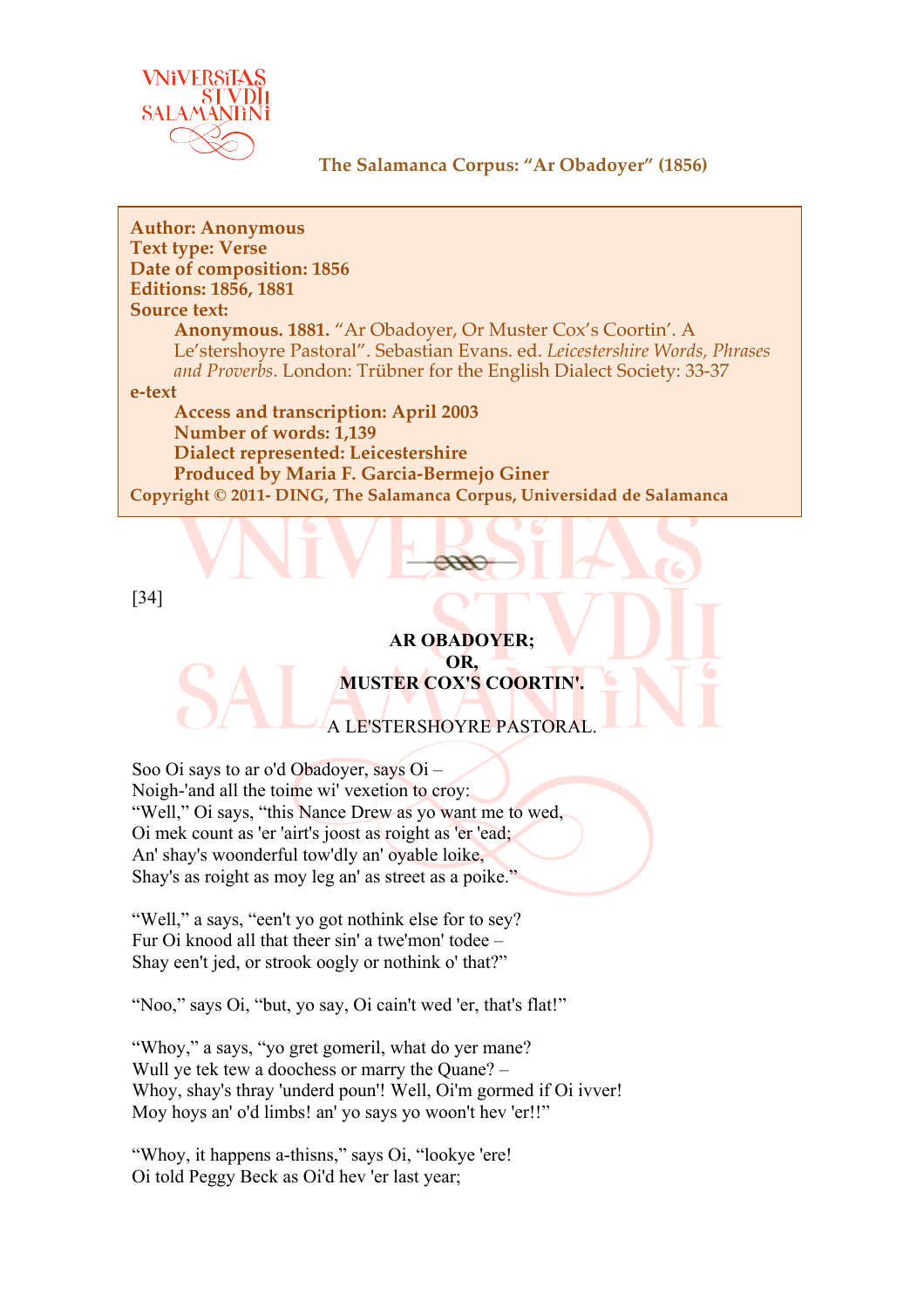

[35]

An' wan man, as Oi tek't, whoy, a cain't marry tew, Soo Oi've blest if Oi knoo what the O'd un to dew! An', what's moor, this 'ere Peggy, shay knoos 'ow it stan's, An' sweers as shay'll put it in s'licitor's 'an's. – Soo now then," Oi says.

"Whoy,' a says, "Yo've a fule! Oi med count as yo would, when they sent ye to skule! An' yo hev!"

"Well," says Oi, "but what's best fur to dew, Fur Oi mut marry Peggy, an' cain't marry tew?"

"Well,' a says, "done ye loov 'er?"

"Not Peggy," says Oi, "But the t'other, whoy, yis, that Oi dew if Oi doy!"

"Whoy, then, yo gret fule," a says, viciously loike, "Yo cain't marry at all, an' may doy i' the doike!" Doon't coom gosterin' 'ere! Oi cain't dew nothink forry!" "Well," says Oi, "then good mornin' an' thanky! Oi've sorry." Well, now then, these wenches – Moy surs, Ooncle Cox,' Joost didn't a knoo 'em, the craffty o'd fox!  $-$ A blacked up 'is butes, an' a sheaved an' a drest Proper up to the noines in his new Soonday-best, An' a goos to o'd Beck's, an' a sets his-sen down, An' a laffs an' a ligs an' a chaffs 'em all roun 'Bout Aylse an' the paason an' Dick an' all that, An' at lasst a says, solid, joost twizzlin' 'is 'at:

"Oi've a unkit o'd farmer,' a says, "an' at toimes Oi fale summot joost 'ere when Oi 'ear the o'd choimes." "Whoy," says Beck, "do yo mane as yo've moinded to wed? Lokamussy, whativver's put that in yer 'ed?"

An' o'd woman Beck, shay did tek it up kane: "Oi mane nothink," a says, "but Oi mane what Oi mane." [36] An' Miss Peggy, shay up, an' says shay, "Muster Cox, Whoy, yo live loike a rabbit shut up in a box! – Whoy, if yo wuz to troy, ah be boun' yo could foin', An' not very fur off, joost a lass to yer moin'. Whoy, theer's many a gell 'ud joomp out o' her hoide If yo'd ahx 'er in arnest to mek yo a broide.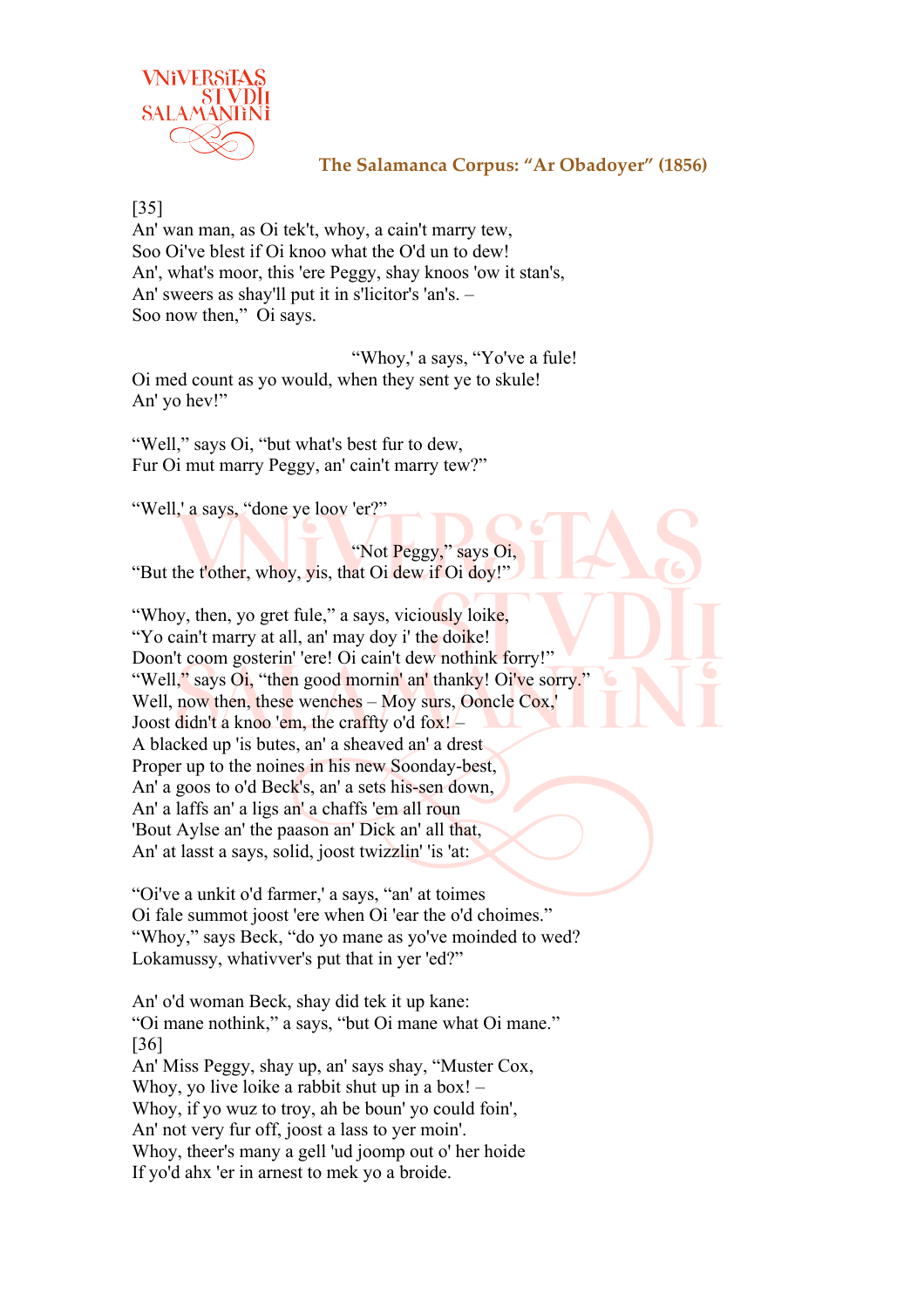

Whoy, yo've money enew fur to boy up the town, An' yo've yoong enew yit fur a woif ah be boun'."

"Well," a says, "yis, Oi've 'arty enew, Oi suppoose, An' Oi've not quoite a beggar joost yit, as toimes goos; But," a says, "lookin solid – moy hoide, what a muve! – A says, "It een't money as doos it! Its loov!"

Well, yo knoo, when the o'd uns they heern 'im talk soo, They foun' very sune an ockesion to goo. But Miss Peggy, shay stopt, an' shay toorned very red, An' o'd Cox, a luked fulish, tew, scrattin' 'is 'ead: An' a nudged 'is cheer noigher, and noigher agen, An' Miss Peggy sot gaupin' an' mekkin preten', Till at lasst, when 'is cheer wur joost set to his moin', Ooncle Cox, a joost slipt 'is arm round 'er behoin', An' a says, "Yo doon't mane as yo'd hev owght to sey Tew a wizened o'd gree-headed beggar loike may?"

"Hoh," says shay, an' shay soiked loike a cow in a fit: "Coom," a says, "doon't ye goo fur to brossen ye yit! Whoy, they to'd me this mornin' as they'd heern yo said As yo meant if yo lived to be married to Ned. – Done ye mane it?" a says, "Fur, moy hoys, if yo dew, Oi've gormed if Oi leave 'im the wuth of a screw! Soo now then," a says :

"Lor bless yer," says shay, "It wur oon'y moy fun! – Ned een't nothink to may! Except he's yoor nevy," shay says, lukin' sloy.

"Yo woon't hev 'im?" a says.

'

"Noo," says Peggy, "not Oi!"

[37] "Well," a says, "hey yo sure?"

"Ah," says shay, "an' Oi'll sweer Oi wouldn't, not if it wur ivver so! Theer!

"Well," a says, "dew ye loov ma?" an' nudged a bit noigher;

"Hoh," says shay, loike a stuttrin, "Hoh! – Ob – Obadoyer!"

"Whoy, that een't no annser!" a says wi' a kiss: "Coom, dew ye, ma wench?" an' at lasst shay says "Yis."